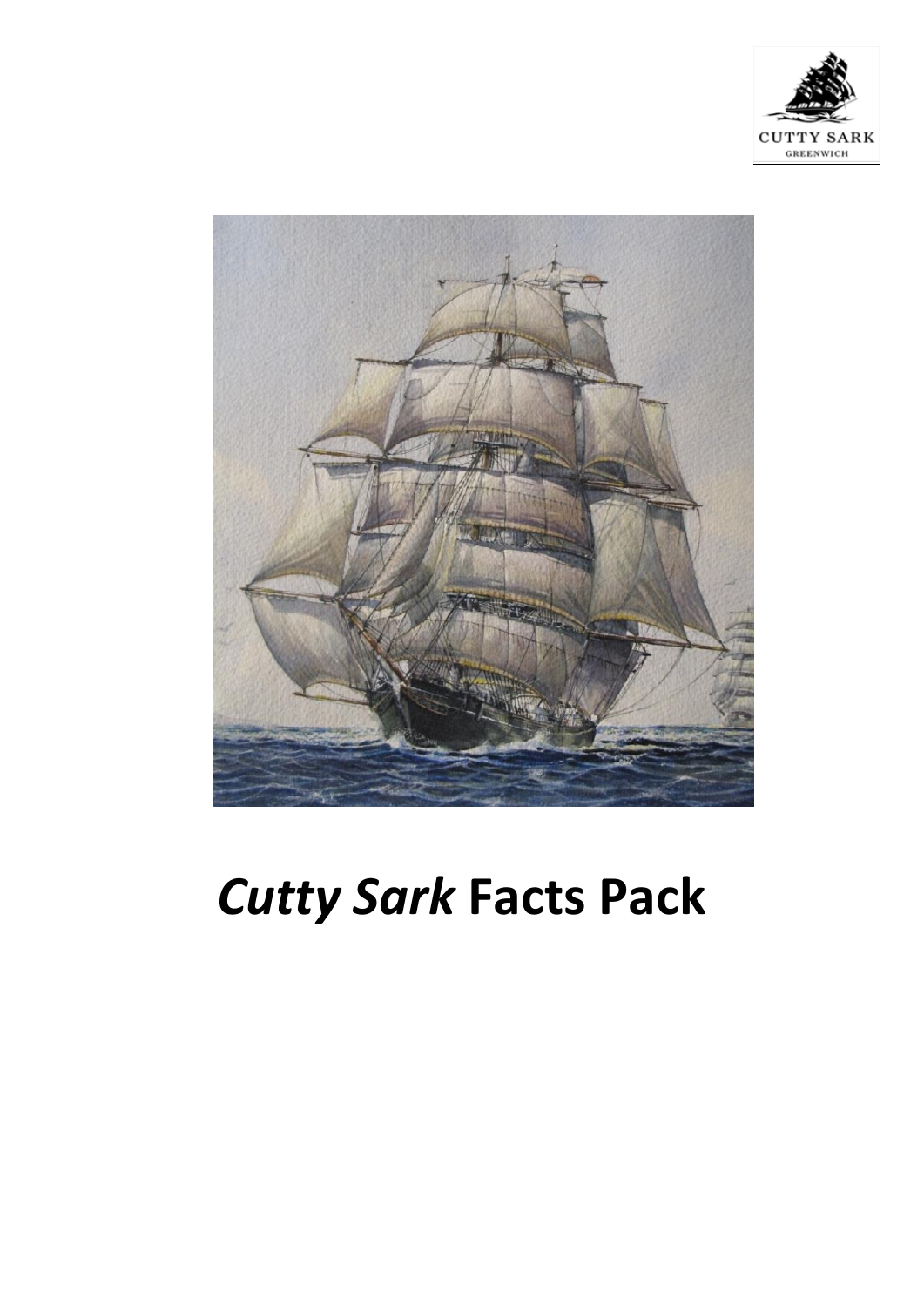*Cutty Sark* was built in Scotland for John Willis, a businessman. Although built to be a tea clipper, Cutty Sark carried many other cargoes as well, and found great success as a wool clipper in the 1880s and 1890s. The word 'clipper' means to move quickly.

*Cutty Sark* is a 3 deck ship:

- The Main Deck
- The Tween Deck
- The Lower Hold

The crew used to live and work on the Main Deck. The rest of the ship (the hold) was used to store cargo.

## *Cutty Sark* **Timeline**

| 1869 | Cutty Sark was built in Scotland                                                                                                                                                                              |
|------|---------------------------------------------------------------------------------------------------------------------------------------------------------------------------------------------------------------|
| 1895 | She was bought by a Portuguese company and re-named Ferreira. The ship<br>continued to work as a cargo vessel until 1922.                                                                                     |
| 1922 | Cutty Sark was bought by Captain Wilfred Dowman who restored her to her tea<br>clipper appearance. She was anchored in Falmouth and used for cadet training.                                                  |
| 1938 | The Incorporated Thames Nautical Training College purchased Cutty Sark from<br>Captain Dowman and the ship continued in her role as a training vessel anchored<br>in Kent.                                    |
| 1954 | HRH The Duke of Edinburgh was involved in the creation of the Cutty Sark<br>Preservation Society (before the Cutty Sark Trust) and in bringing Cutty Sark to<br>Greenwich as a memorial to the Merchant Navy. |
| 1957 | Cutty Sark was opened to the public by HM The Queen.                                                                                                                                                          |
| 2006 | In 2006 the ship closed for the Cutty Sark Conservation Project, which was<br>delayed by a fire in 2007. Thankfully very little was lost in the fire.                                                         |
| 2012 | The ship was reopened to the public.                                                                                                                                                                          |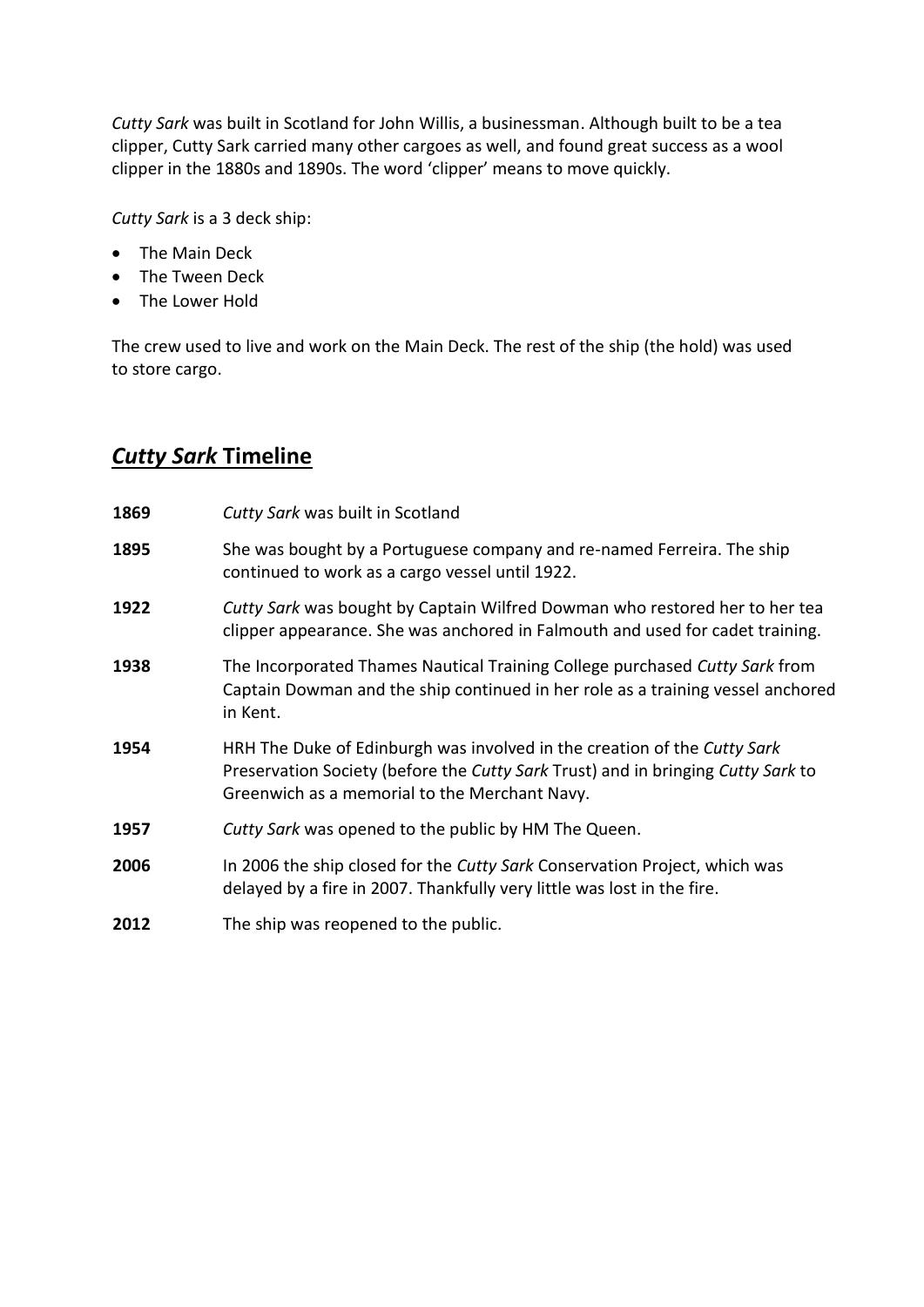## *Cutty Sark* **details**

| Name of ship                  | Cutty Sark*                                                                                                                                                                                                      |
|-------------------------------|------------------------------------------------------------------------------------------------------------------------------------------------------------------------------------------------------------------|
| Date of launch                | 22nd November 1869                                                                                                                                                                                               |
| <b>Built by</b>               | Scott & Linton of Dumbarton, Scotland                                                                                                                                                                            |
| Type of hull construction     | Composite clipper ship                                                                                                                                                                                           |
| <b>Built for</b>              | John Willis, Willis & Sons                                                                                                                                                                                       |
| Port of registry              | London                                                                                                                                                                                                           |
| <b>Registration number</b>    | 63557                                                                                                                                                                                                            |
| Cost                          | £16,150                                                                                                                                                                                                          |
| <b>Gross tonnage</b>          | 963 tons                                                                                                                                                                                                         |
| <b>Net tonnage</b>            | 921 tons                                                                                                                                                                                                         |
| Sail area                     | 32,000 sq. ft. (2,976 sq. m)                                                                                                                                                                                     |
| <b>Number of sails</b>        | 32 sails                                                                                                                                                                                                         |
| <b>Rigging</b>                | 11 miles                                                                                                                                                                                                         |
| <b>Hull length</b>            | 212.5 feet (64.8m)                                                                                                                                                                                               |
| <b>Extreme length</b>         | 280 feet (85.4m)                                                                                                                                                                                                 |
| Beam (width)                  | 36 feet (11m)                                                                                                                                                                                                    |
| <b>Registered depth</b>       | 21 feet (6.4m)                                                                                                                                                                                                   |
| <b>Moulded depth</b>          | 22.5 feet (6.9m)                                                                                                                                                                                                 |
| <b>Height of main mast</b>    | 152 feet (47m)                                                                                                                                                                                                   |
| <b>Maximum recorded speed</b> | 17 % knots (20 mph, 32.5 kph)                                                                                                                                                                                    |
| Ship's flags                  | Cutty Sark flew signal flags representing the letters J K<br>W S (depicting the name of the owner, JocK WilliS) and<br>the Willis House flag - blue background with white<br>diamond and red cross in the centre |

\**Cutty Sark*'s name is taken from a poem, Tam O'Shanter, by Scotland's most famous poet, Robert Burns. In the poem, Tam O' Shantor, a farmer, is chased by a witch called Nannie who is wearing a 'cutty sark' (a lowland scots term for short undergarment or shift). Nannie the witch is *Cutty Sark*'s figurehead. She is on the bow of the ship.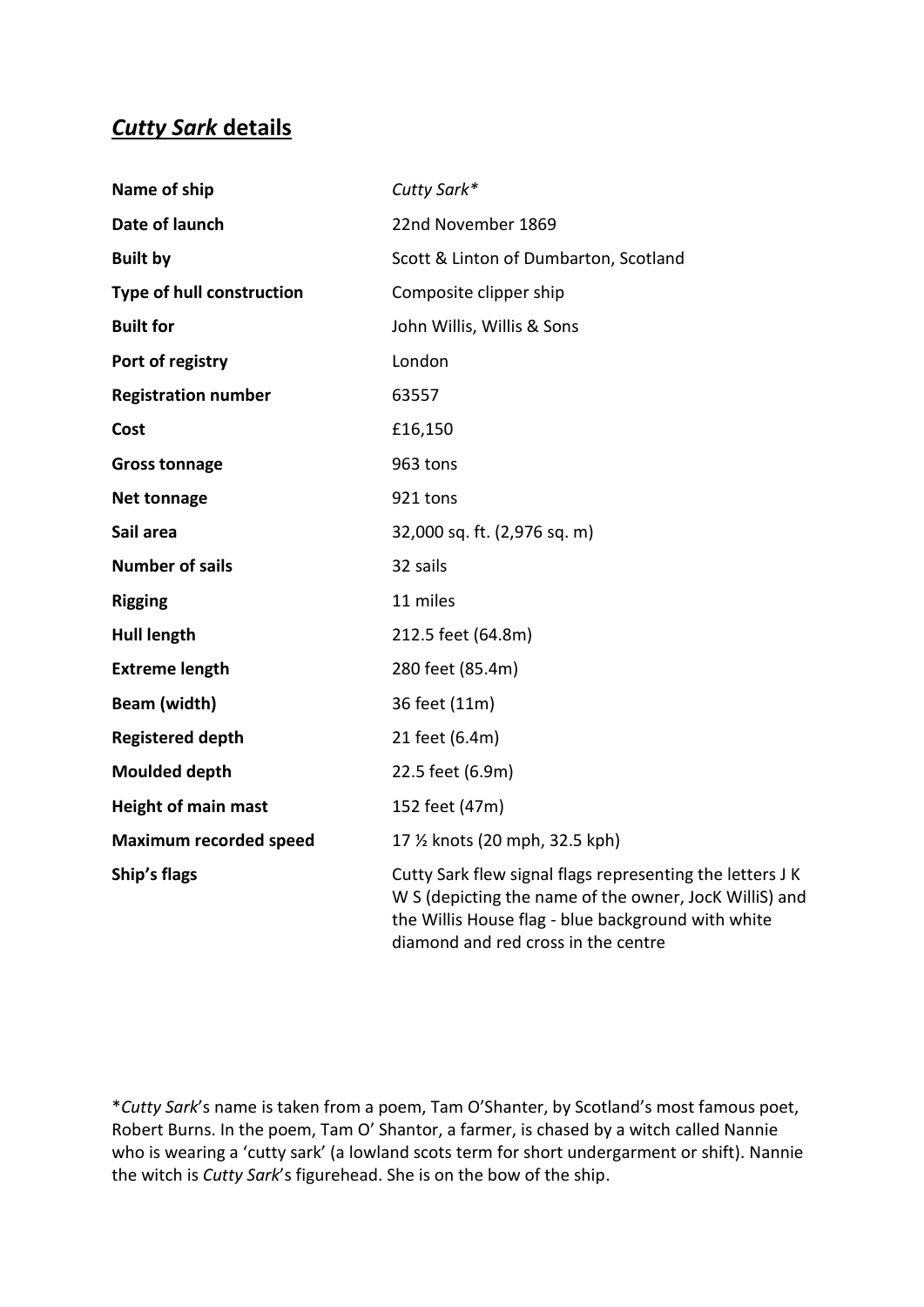## *Cutty Sark* **Crew**

The number of crew changed for each voyage but it was usually between 18-28 men.

#### **Master**

The ship's captain, a qualified officer responsible for the ship and all its operations, including navigation, managing the crew, loading and unloading cargo (and often finding the cargo) and complying with local laws. He had the largest cabin, in the stern.

#### **First Mate**

A qualified officer, second in command and in command of the ship when the Master was not on deck. He had a cabin in the stern accommodation.

#### **Second Mate**

A qualified officer, third in command and often the ship's navigator. He had a cabin in the stern accommodation.

#### **Third Mate**

Fourth in command and often taking the role of the bosun (boatswain) with responsibility for the condition of the ship and organisation of the crew on deck, particularly when raising or lowering the anchors. He might share the cabin of the Second Mate or have a berth in the aft deckhouse. Not all voyages carried a Third Mate or a bosun.

#### **Steward**

Looked after the officers, serving their meals and maintaining their quarters in the Liverpool House. Some stewards also helped on deck, handling the sheets (controlling ropes) of the sails. He had a cabin in the stern accommodation.

#### **Cook**

A petty officer who produced meals for the officers and men, cooked in the galley in the forward deckhouse. His berth was in the aft deckhouse.

#### **Sailmaker**

A petty officer responsible for mending torn sails or pennants and any other canvas work. He usually reported to the ship's carpenter. His berth was in the aft deckhouse.

#### **Carpenter**

A petty officer responsible for the maintenance of the ship's hull, rudder, masts and yards and for keeping the decks watertight. He had a narrow workshop in the forward deckhouse, and a berth in the aft deckhouse.

#### **Apprentices**

Apprentices were boys or young adults between 14 and 21 training for a career in the Merchant Navy. They were taught skills such as navigation by the officers but had to perform all the other tasks undertaken by the crew, including taking the helm and furling sails. They lived in the aft deckhouse.

#### **Able Seamen**

Men who had served on a ship for several years and held a certificate as proof of their competence in steering the ship and working aloft in the rigging and handling sails.

#### **Ordinary Seamen**

Men with little or no experience at sea. They carried out the more menial and unskilled tasks, such as cleaning and painting.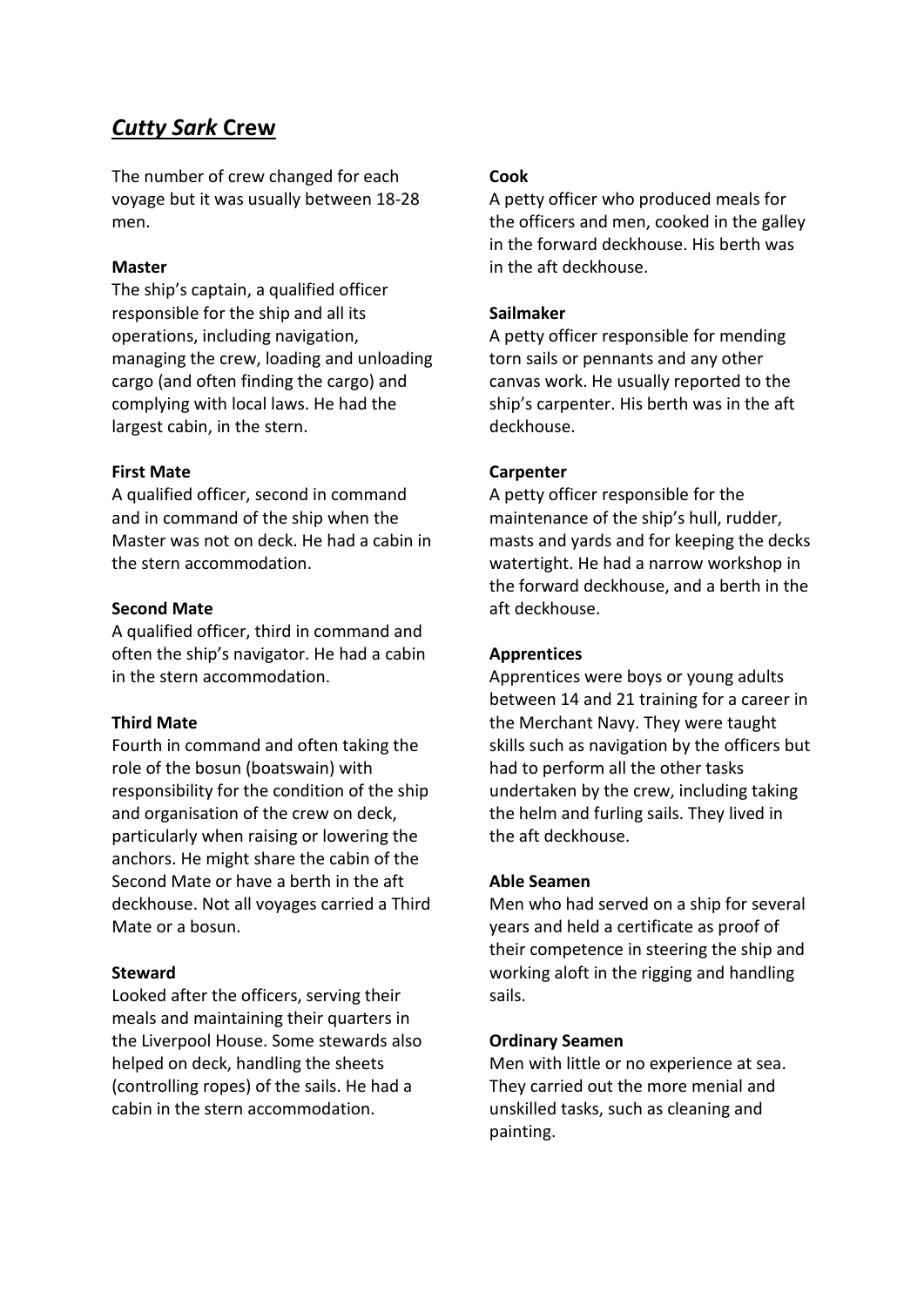### *Cutty Sark* **Glossary**

**Aft (After)** Back end of the ship.

#### **Aft deckhouse**

Deckhouse at the back of the ship. Accommodation for the Carpenter, Sailmaker, Bos'un and Cook, and for apprentices.

#### **Binnacle**

Housing for the large compass located on the roof of the Liverpool House, facing the ship's wheel.

#### **Bow**

Front of the ship.

#### **Capstan**

Used for general moving, maybe to help load or unload cargo or bring the anchor on board after leaving port.

#### **Capstan bar**

Black and white bars near the heads to help turn the capstan.

#### **Cargo**

Everything that the ship carried, such as tea, wool, a piano, shark bones, coal, etc.

#### **Cargo Hatch**

Used for loading cargo down into the hold.

#### **Figurehead**

Carved wooden figure at the front of the ship. Nannie is Cutty Sark's figurehead.

**Fore (Forward)** Front end of the ship.

#### **Fore Deckhouse**

Deckhouse at the front of the ship. Accommodation for the crew and contains twelve bunks. Also included the galley and Carpenter's workshop.

#### **Galley**

Name for the kitchen on the ship.

**Heads** Name for toilets on a ship.

#### **Hull**

The main body of the ship which includes the sides and the bottom of the ship. You can walk underneath the Hull of the *Cutty Sark*.

#### **Liverpool House**

Accommodation in the Poop deck for officers and the Master.

#### **Masts** Three tall poles which carry the sails.

#### **Poop deck**

Raised deck on the stern end of the Main deck, where you can find the ship's wheel and the Liverpool House.

#### **Port**

Facing Forward, this is the left side of the ship.

#### **Rigging**

The ropes used to support and control the masts, sails, and yards of the ship.

#### **Rudder**

Part of the wooden hull structure, used for turning the ship.

#### **Starboard**

Facing forward, this is the right side of the ship.

**Stern** Back of the ship.

#### **Winch**

Winches are used to raise and lower cargo through the hatch.

**Windlass** Used to pull the anchor from the sea bed.

#### **Yards**

Yards go across the masts like branches on a tree and hold the sails.